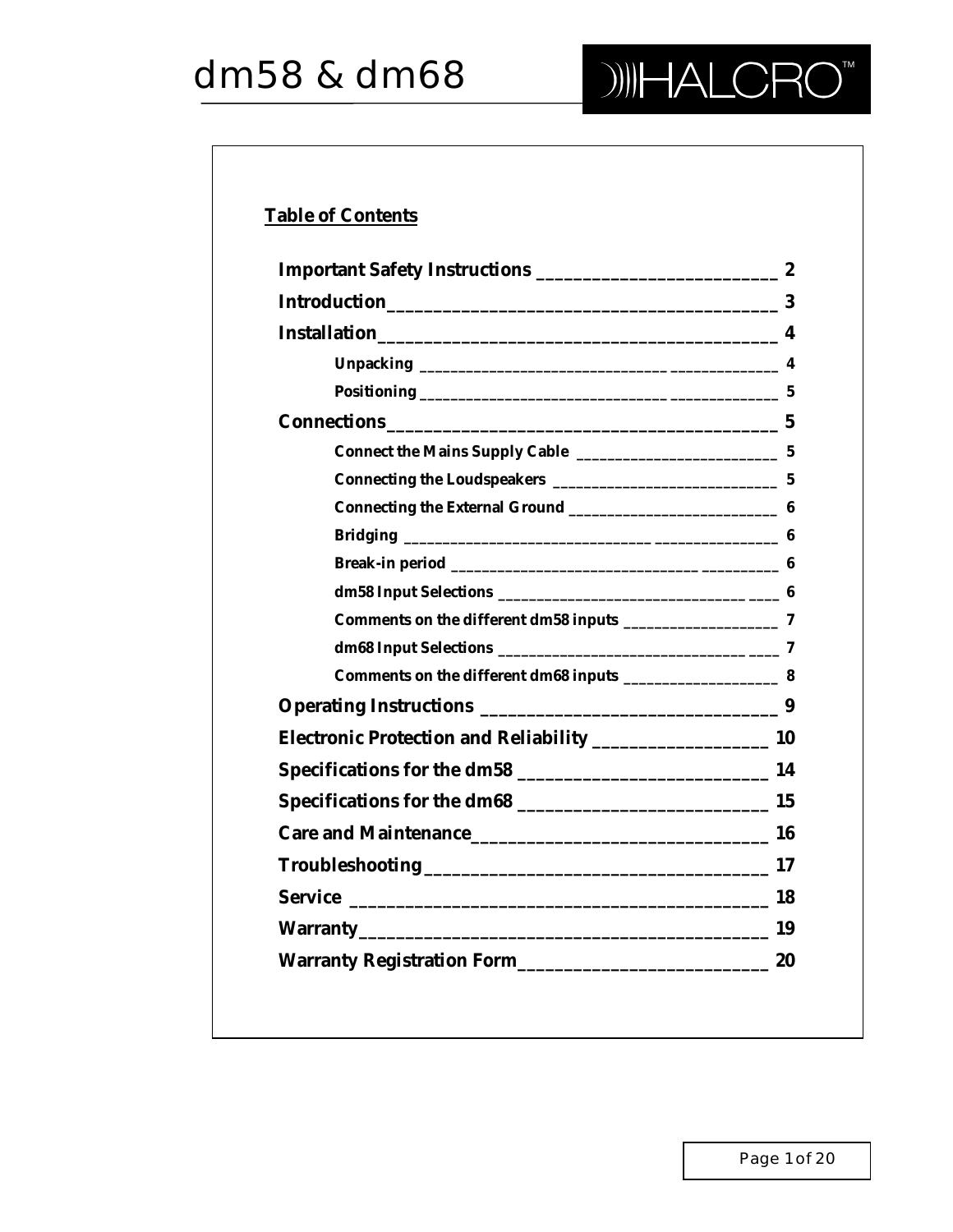

## **Important Safety Instructions** Must always be connected to an earthed voltage supply. Weighs 57kg (125 lbs.) per monoblock. Shipping weight-68kg (150 lbs.). Never lift the amplifiers by yourself. 120lb Always use two people to unpack or move the amplifiers. Always bend at the knees when lifting. Do not strain your back. Designed for indoor use only, The dm range of amplifiers are not protected against liquids. They shall not be exposed to dripping or splashing and no objects filled with liquids, such as vases, shall be placed on them. 90 - 240 V Designed to operate on any mains supply in the range of 90V through to 240 V r.m.s. 45 to 65 Hz or DC, without any 45 - 65 Hz internal or external switches. 10ACan generate Hazardous Live voltages at the Positive Loudspeaker Terminal. Only use Loudspeaker cables with well insulated terminals. Always switch the amplifiers to Stand By or OFF before touching these terminals or adjusting loudspeaker connections. Never obstruct the airflow to the heatsinks Contains no user serviceable parts. Do not attempt to open any of the amplifier compartments, this may expose you to dangerous voltages and will void the warranty. CAUTION RISK OF ELECTRIC SHOCK DO NOT OPEN All compartments are sealed at the factory. If the seals are broken, the warranty will be void and all service costs will be charged to the owner. Requires F 10A L 250v fuse for continued protection against the risk of fire. Never bypass or use any other type of fuse. The fuse is located on the bottom of the amplifier, near the 10A 250 master ON/OFF switch. Warning do not use cables longer than 3M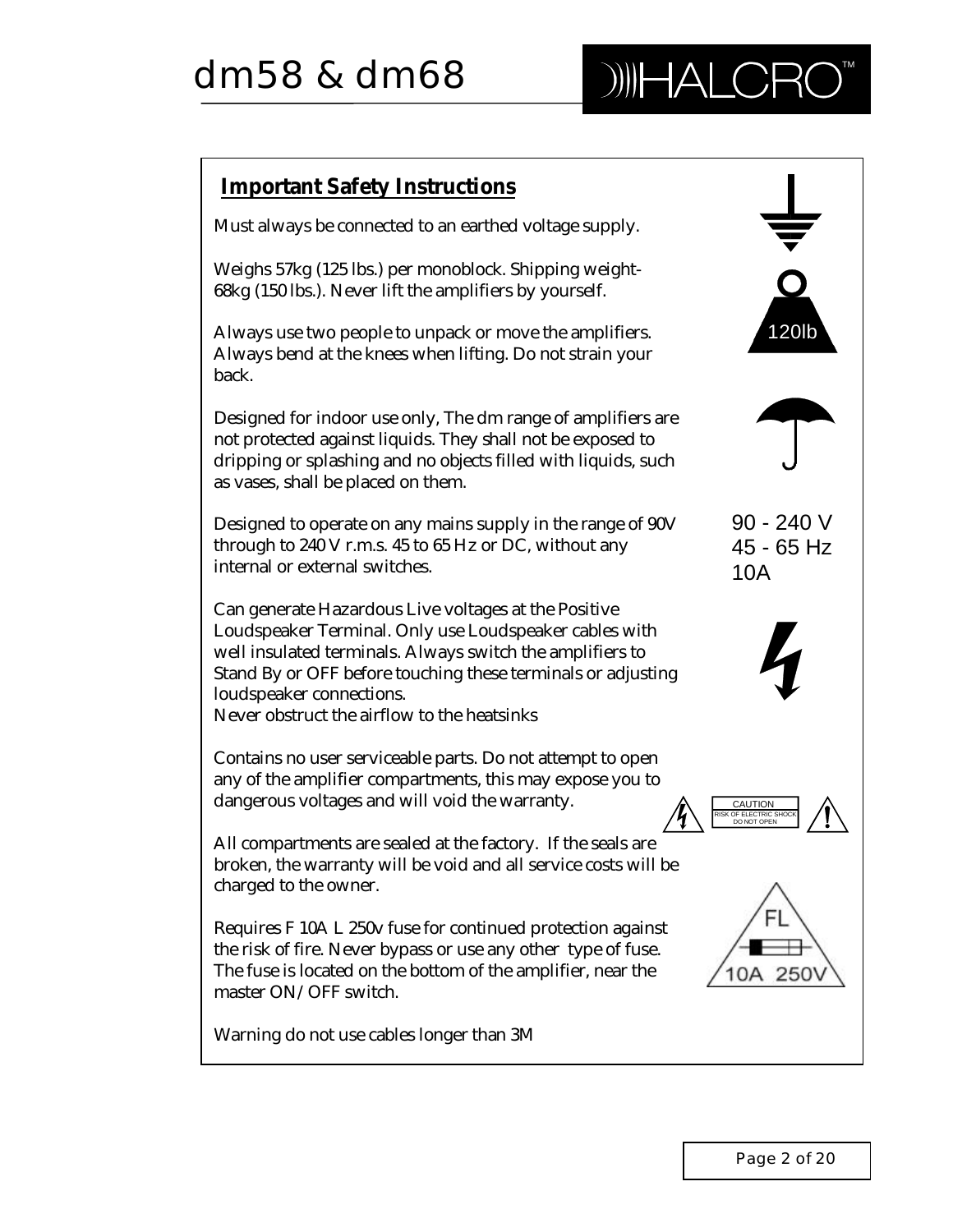# **Introduction**

Congratulations on purchasing the HALCRO™ dm58 or dm68 monoblock amplifiers.

HALCRO™ designs and manufactures the only "Super Fidelity" amplifiers in the world. This "Super Fidelity" reproduces better than 99.9998% purity of all tones across the entire audio range. This is as close to perfection as you can reasonably expect.

The concept behind the electronic design was to create an amplifier, which does not color the sound with its own electronic characteristics. To recreate the original sound as it was at the time of recording.

Please enjoy the HALCRO™ audio experience.

HALCRO™ has enjoyed creating perfect audio reproduction for the world's music connoisseurs.

If you desire to contact HALCRO™ to give us feedback on your purchase or for general enquiries, please feel free to

email us at, admin@halcro.com or phone +61 8 8238 0807.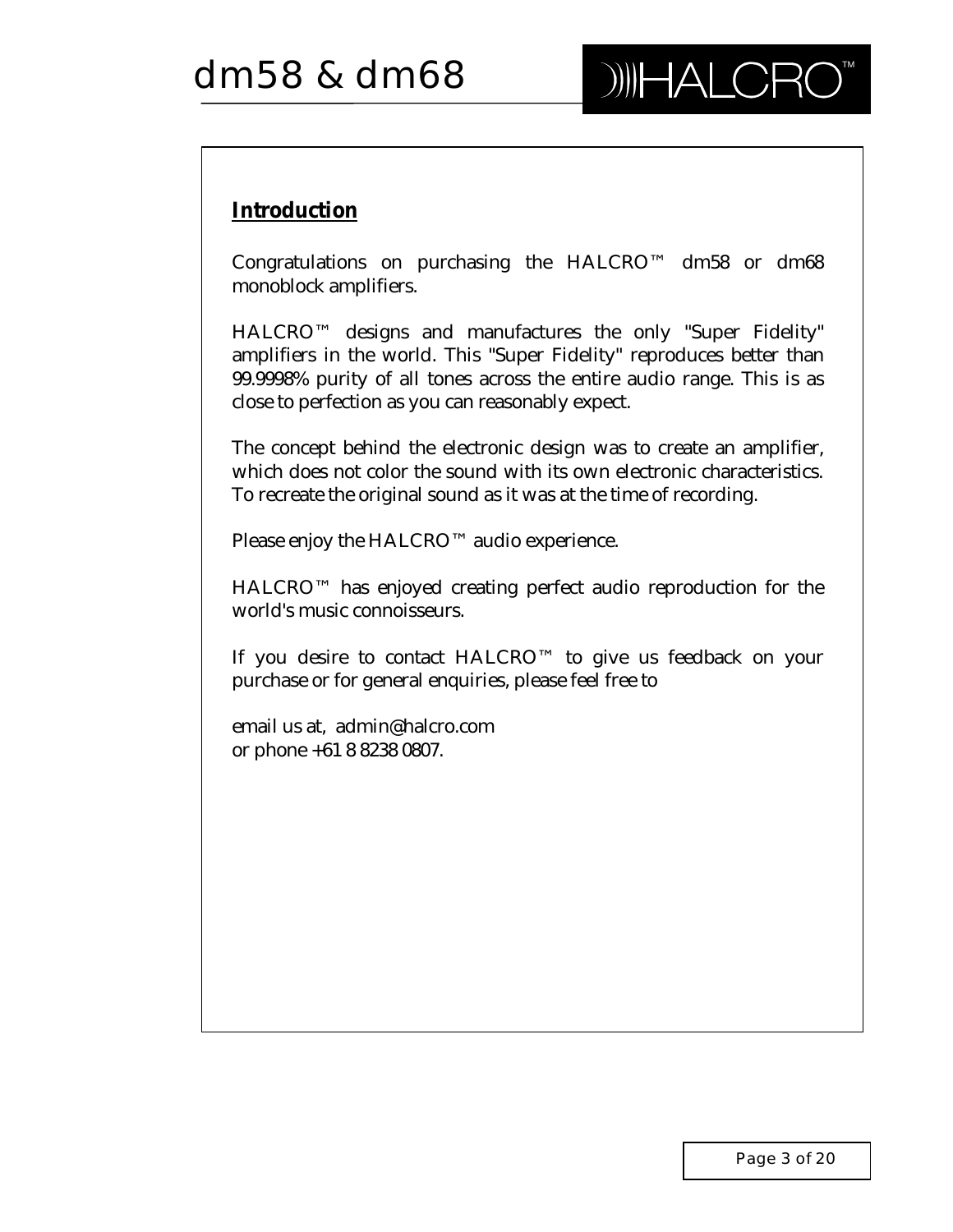# **Installation**

Ensure you have read the Important Safety Instructions section on page 2, prior to installing your HALCRO™ amplifiers. If you require assistance in the unpacking and installation of your HALCRO™ amplifiers, then please contact your dealer.

**PLEASE NOTE: When lifting the units, always use two people. The unit must be lifted by placing your hands under the middle of the bottom compartment. This compartment contains the power supply; it is the strongest section of the unit.**

**Do not lift the unit under the top compartment.**

## *Unpacking*

## *Please note that the amplifiers are very heavy; do not try to lift the units by yourself.*

- 1) Unscrew the 4 knurled knobs at the base of each box. Then remove the upper part of the container by lifting directly upwards, being careful not to rub it against the amplifier
- 2) With an assistant, remove the plastic wrapping and foam pieces, then lift the amplifier from the base of the container. (Now would be a good time to put on the white cotton gloves provided with the unit to prevent marking the amplifier while moving it in to place. There is a also a pair for your assistant)
- 3) Remove the plastic covering from the unit. Please save it for later use.
- 4) Move the unit to its final location (see Positioning).
- 5) Connect the cables as described in the Connections section.

#### *Important*

- Do not connect any cables as yet.
- Safely store the packaging so it may be used for future relocating of the units, and for shipping if service is required.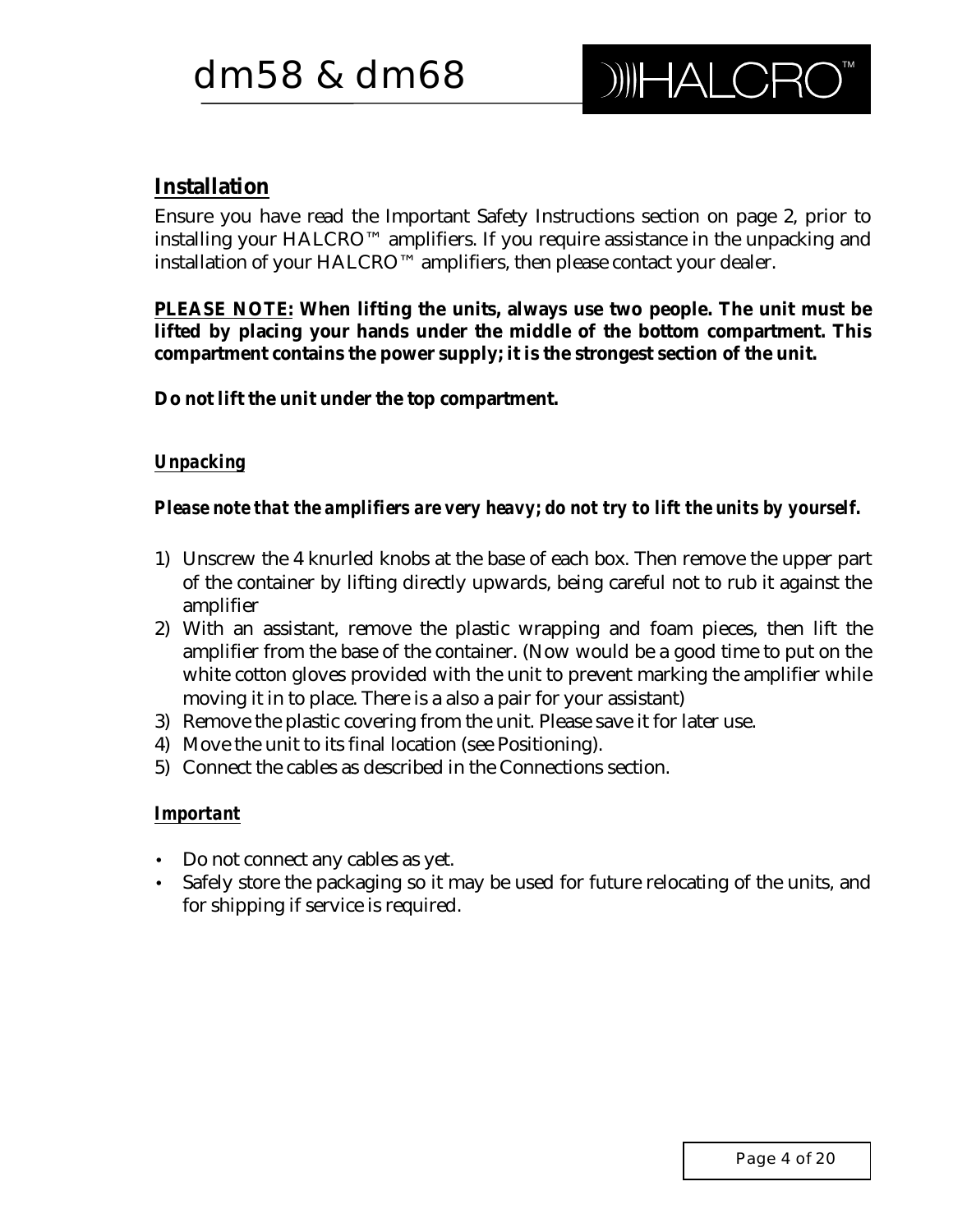# *Positioning*

We suggest the Halcro amplifiers be positioned as near to your loudspeakers as practical. This will reduce the length of the loudspeaker cable. The sides of the units house the heatsinks that are used to dissipate heat. The airflow to these should not be interrupted. Ensure there is at least 12 inches (300mm) clearance around the units.

# **Connections**

## *Connect the Mains Supply Cable*

Plug the mains plug into the unit's socket which is positioned at the rear and on the base of the bottom compartment which houses the power supply. Ensure the cable exits to the rear of the unit. **Do not plug into the mains outlet as yet.**

## *Connecting the Loudspeakers*

Each unit has 2 loudspeaker terminals.

- Positive + (Red Bezel).
- Negative (Black Bezel).

All of the pure copper connections are finished with the highest-grade gold plating.

- Ensure the positive terminal of the amplifier connects to the positive terminal of the loudspeaker. This will ensure correct phasing of the audio signal.
- The loudspeaker terminals will accept spade or hook terminals.
- Ensure the loudspeaker terminals are securely tightened. Do not over tighten to the point of damaging the connection.
- When connecting loudspeaker cables always ensure the conductive surfaces are well protected. DO NOT SHORT-CIRCUIT THE TERMINALS.

**Loudspeaker terminals can produce a high voltage, which may cause discomfort if touched. Always ensure the units are switched to OFF or STANDBY mode when connecting or disconnecting loudspeakers.**

**PRIOR TO TURNING ON THE UNITS, PLEASE CONTINUE TO READ THE FOLLOWING PAGES. THE OPERATING INSTRUCTIONS ARE ON PAGE 9.**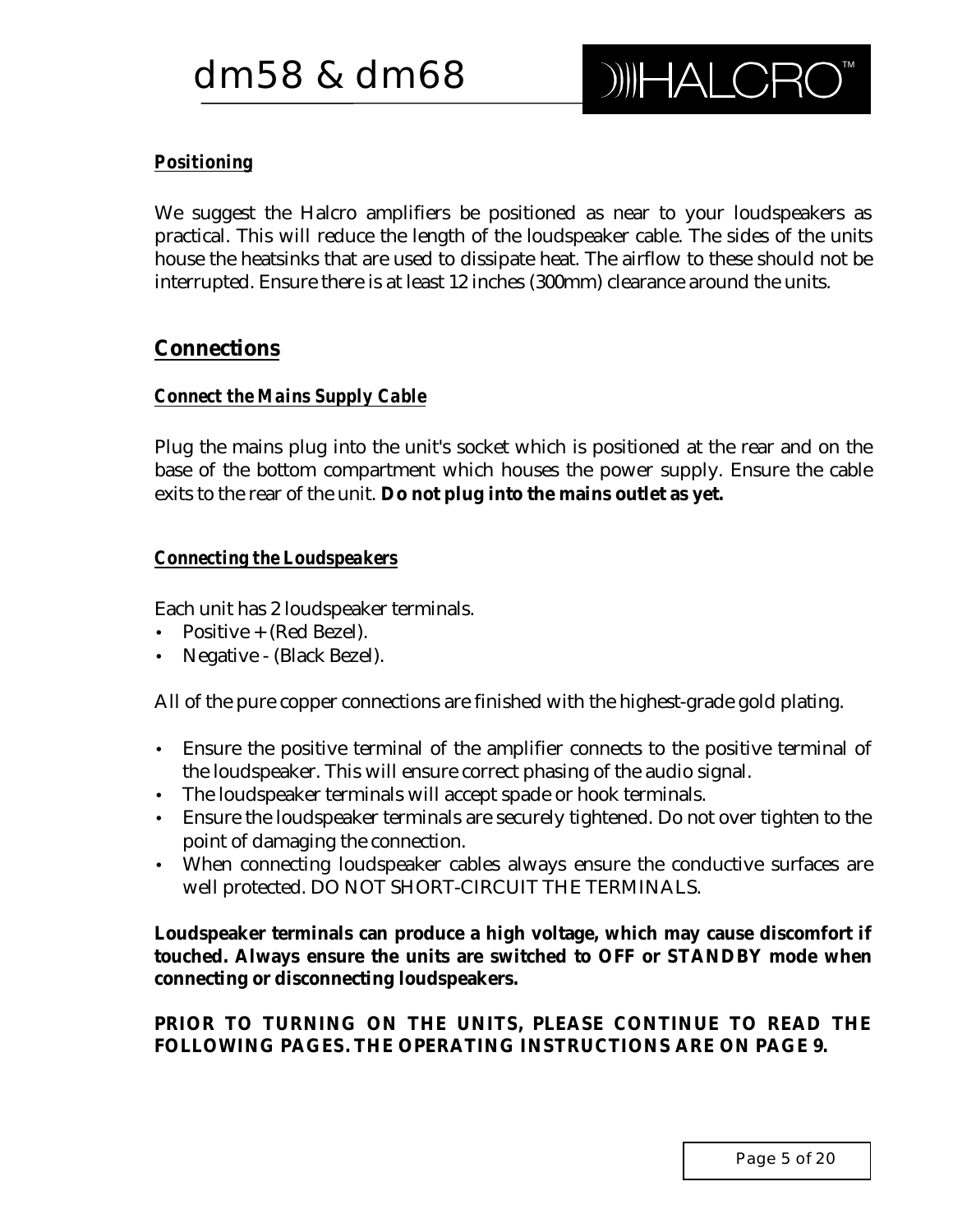# *Connecting the External Ground*

The units are equipped with a separate ground terminal. The ground terminal is the same shape as the loudspeaker terminals, but has a green bezel. This terminal does not have to be used, but you may connect it to a suitable ground, which under some circumstances will reduce hum and ripple.

## *Bridging*

You may bridge the HALCRO™ amplifiers, for details please email us at the following address, service@halcro.com

A bridging kit is available through HALCRO™.

## *Break-in period*

The HALCRO™ amplifiers do not require a break in period. The electronic break-in period is completed at the factory.

#### *dm58 Input Selections*

The dm58 has two switch selectable inputs, each having an associated input socket. Both the input sockets and switch are mounted on the top rear panel, and the switch must be operator set to indicate which input is required. The table on the following page lists the properties of these two inputs.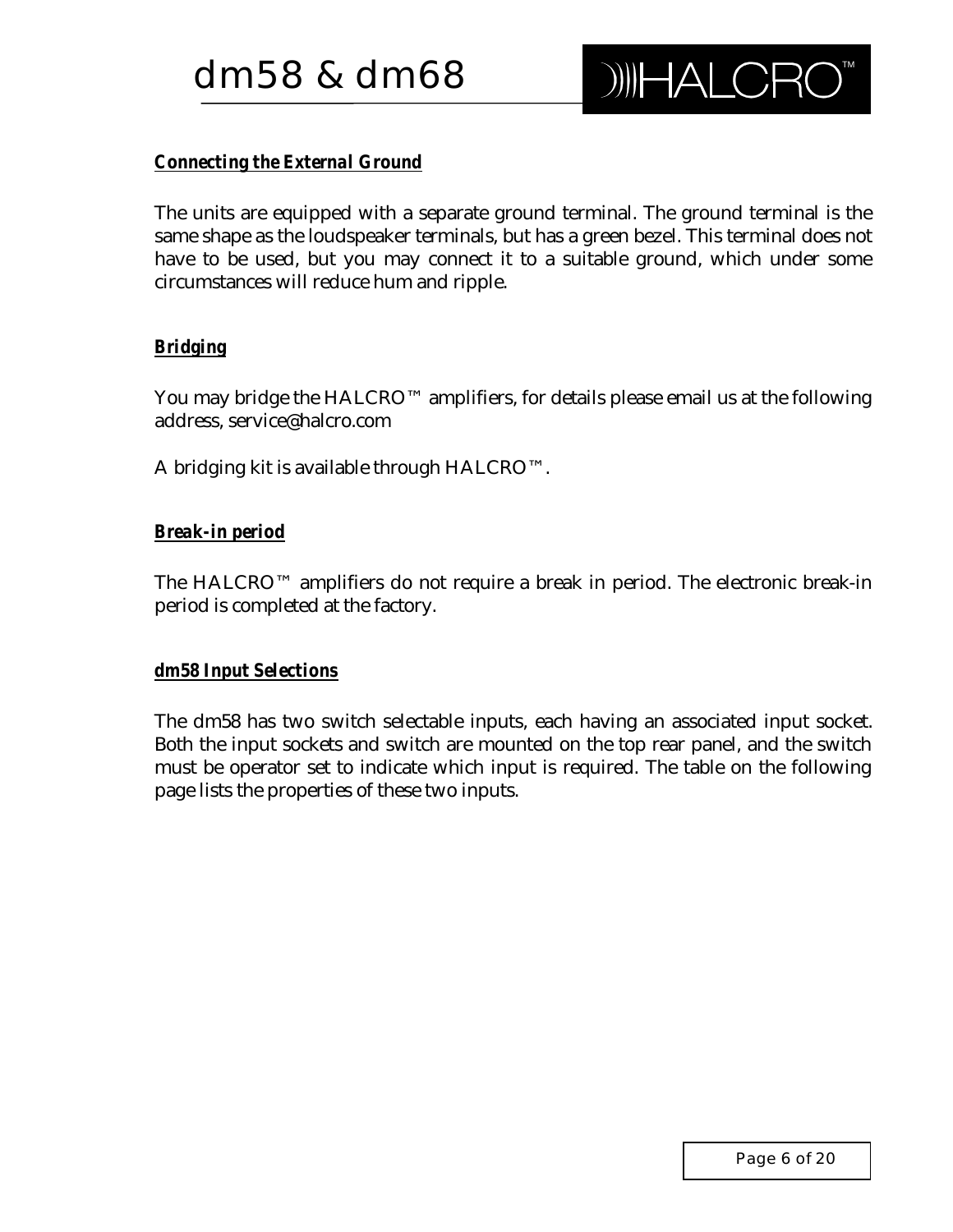| Input<br><b>Styles</b>           | Required output source<br>impedance                                                    | Input<br>socket | Input impedance                       |
|----------------------------------|----------------------------------------------------------------------------------------|-----------------|---------------------------------------|
| <b>Balanced</b> voltage<br>input | Low<br>impedance.<br>e.g,<br>standard preamplifier or<br>CD player etc. XLR<br>output. | <b>XLR</b>      | $100 \text{kohns} + 100 \text{kohns}$ |
| Un-balanced<br>voltage input     | impedance.<br>Low<br>e.g,<br>standard preamplifier or<br>CD player etc. RCA<br>output. | <b>RCA</b>      | 100kohms                              |

#### *Comments on the different dm58 inputs*

The balanced voltage input is most desirable for minimizing earth loop generated mains hum and ripple, or high frequency interference, if a problem occurs. Earth loop generated mains hum and ripple, or high frequency interference should not be a problem unless the source equipment is poorly designed.

The unbalanced input is quite satisfactory so long as earth loop generated mains hum and ripple are not a problem

Both input sockets may have active sources simultaneously connected to them. The selector switch selects only the input to be amplified.

#### *dm68 Input Selections*

The dm68 has four switch selectable inputs, each having an associated input socket. Both the input sockets and switch are mounted on the top rear panel, and the switch must be operator set to indicate which input is required. The table on the following page lists the properties of these four inputs.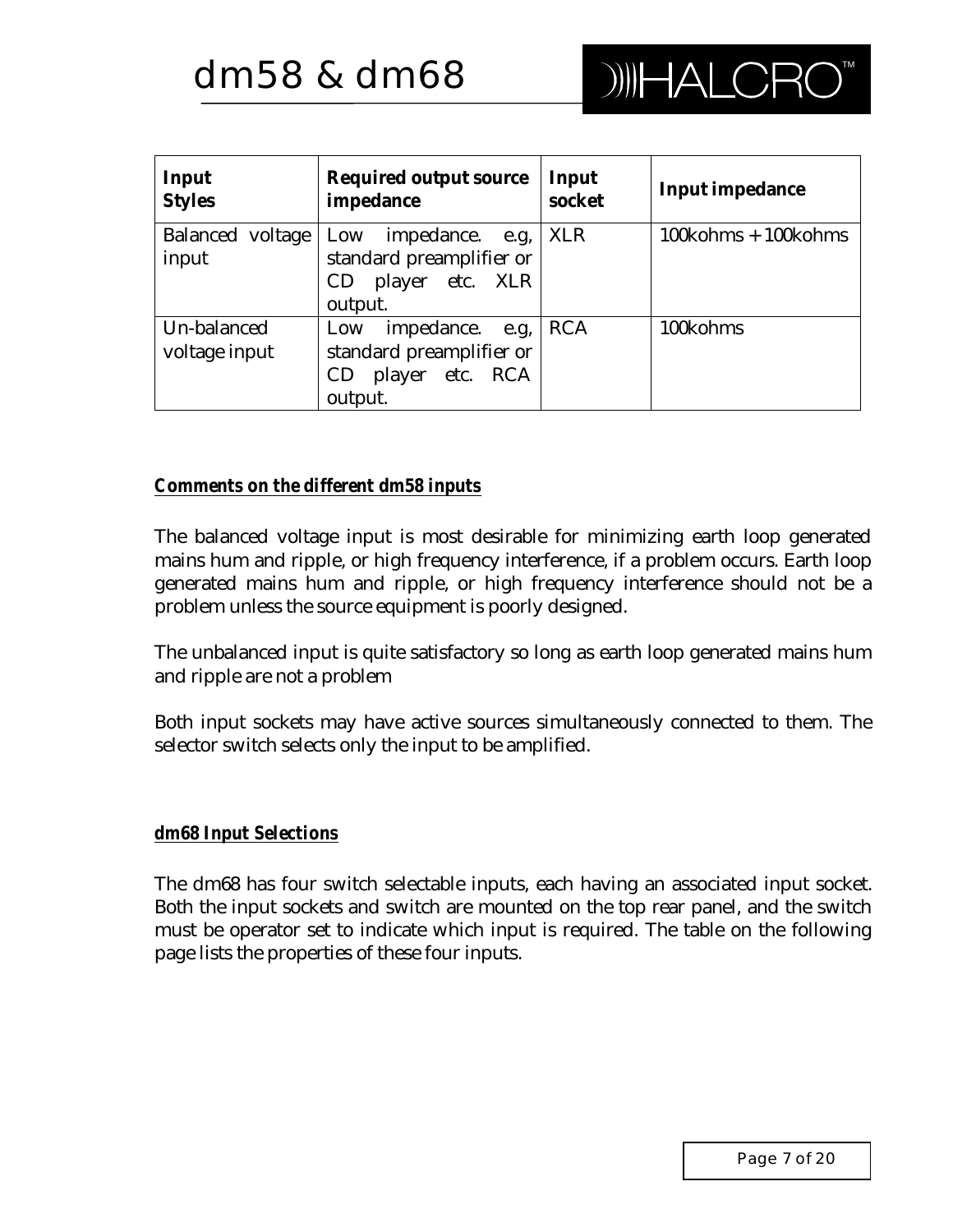

| Input<br><b>Styles</b>           | <b>Required output source</b><br>impedance                                       | Input<br>socket | <b>Input impedance</b>                |
|----------------------------------|----------------------------------------------------------------------------------|-----------------|---------------------------------------|
| <b>Balanced voltage</b><br>input | Low impedance. E.g.<br>standard preamplifier<br>or CD player etc. XLR<br>output. | <b>XLR</b>      | $100 \text{kohms} + 100 \text{kohms}$ |
| Un-balanced<br>voltage input     | Low impedance. E.g.<br>standard preamplifier<br>or CD player etc. RCA<br>output. | <b>RCA</b>      | 100kohms                              |
| Minimal path<br>voltage input    | Low impedance. E.g.<br>standard preamplifier<br>or CD player etc. RCA<br>output. | <b>RCA</b>      | 660ohms                               |
| <b>Current-mode</b><br>input     | Very high impedance;<br>"infinite."                                              | <b>RCA</b>      | 50ohms                                |

#### *Comments on the different dm68 inputs*

The balanced voltage input or current-mode inputs are most desirable for minimizing earth loop generated mains hum and ripple, or high frequency interference, if a problem occurs. Earth loop generated mains hum and ripple, or high frequency interference should not be a problem unless the source equipment is poorly designed.

Sources with current-mode outputs are rare and are most likely to have an RCA output socket. The advantages of this source are that,

- Earth loop generated mains hum and ripple are minimized and
- Cable, plug and socket generated interference is minimized (from poor connections which may be affected by sound vibration for example).

The unbalanced input is quite satisfactory so long as earth loop generated mains hum and ripple are not a problem.

The minimal path input will result in the most pure sound; unless as above, earth loop generated mains hum and ripple is a problem.

All or some of the input sockets may have active sources simultaneously connected to them. The selector switch selects the input to be amplified.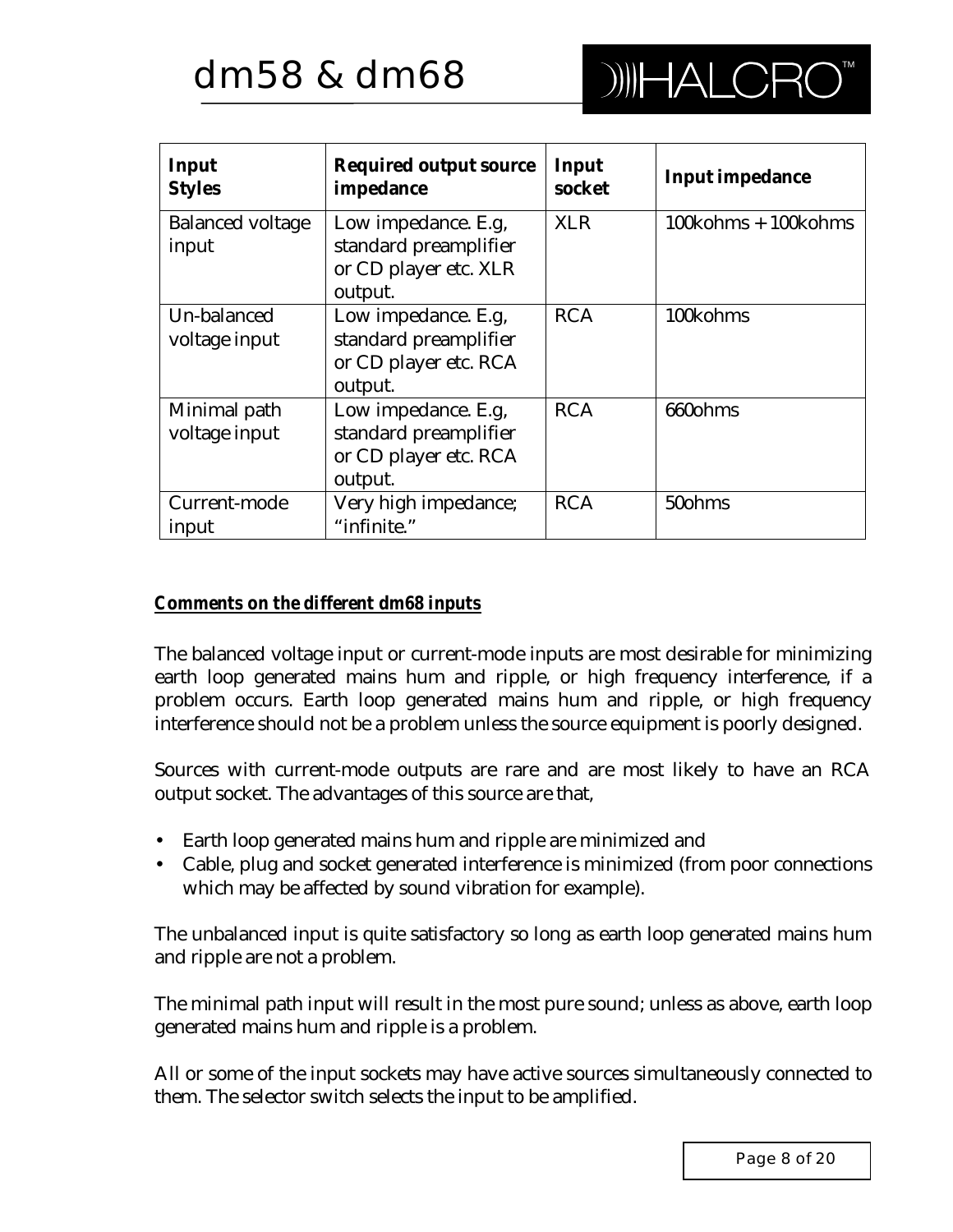# **Operating Instructions**

- Once the external cables are connected to the units, ensure the master ON/OFF switch is in the OFF position. **(The master ON/OFF switch is situated on the base of the lower compartment, near the mains socket on the unit. You will have to kneel on the floor at the back of the unit to access the switch).**
- Plug the mains plug into a mains outlet.
- Switch the master ON/OFF switch to ON. The LEDs on the front and rear of the amplifiers will glow red. This indicates that the unit is in standby mode. In this mode a small current is drawn from the mains supply, but the unit will not drive the loudspeakers.
- It is recommended that the unit be switched to Standby when not in use.
- Press the mode switch once to switch between Standby and ON modes.**(The mode switch is a small pressure switch accessed when standing at the front of the unit. It is located under the bottom lip of the top compartment, which houses the amplification circuitry.)**
- When the amplifiers have been switched to "ON", the LEDs on the front and rear will glow green.
- The amplifiers will now be ready to drive your loudspeakers.

It is safer to turn the mains power off when not using the amplifiers. However the amplifiers may be left on in the standby mode for prolonged periods. If you wish to turn the mains power off, the amplifiers have a very minimal warm up period.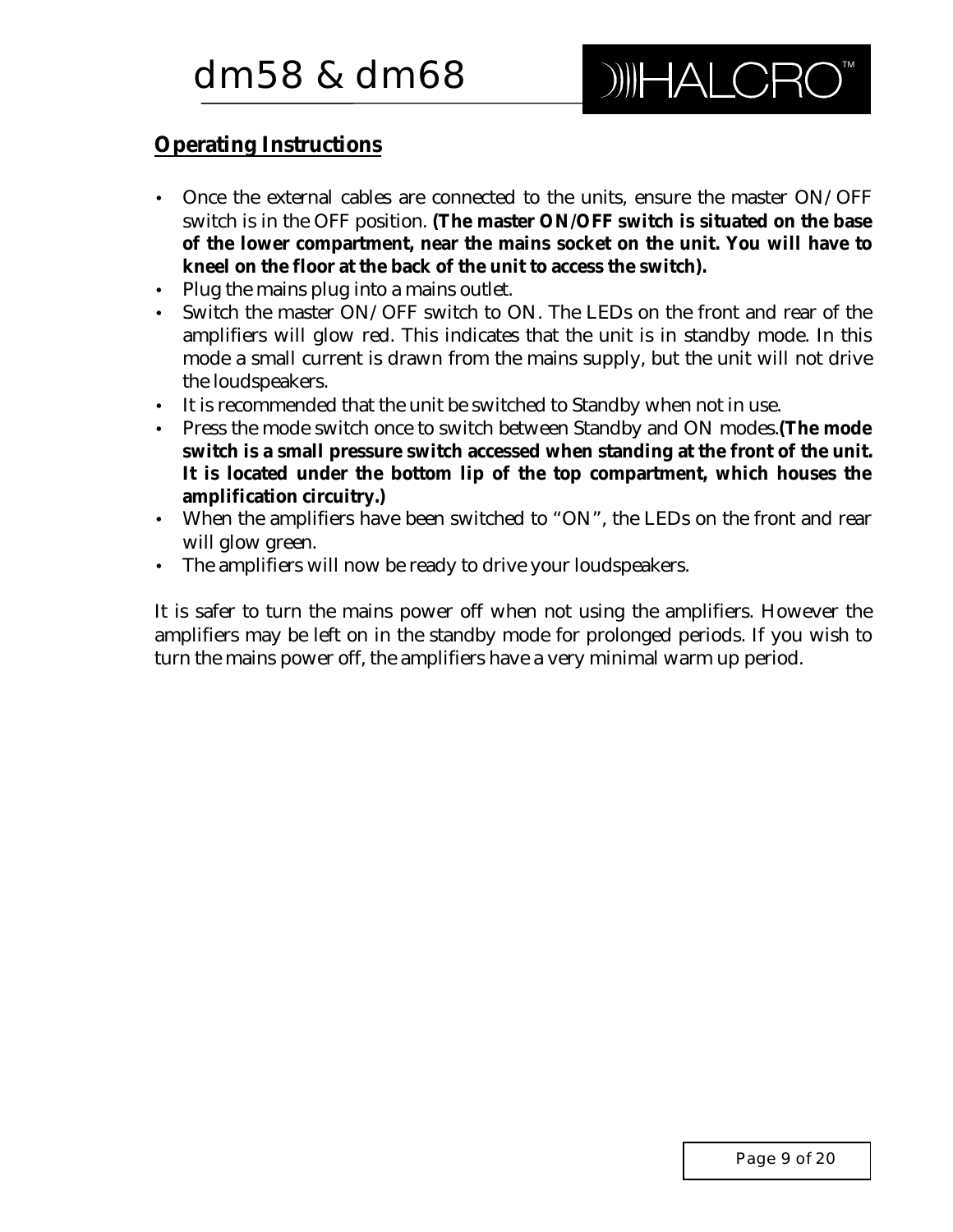# **Electronic Protection and Reliability**

Electronic protection circuitry and amplifier reliability, alas, is an area sadly neglected by many high-end audio amplifier designers. HALCRO™ has paid a great deal of attention to this area.

## **Components.**

Our components are selected for not only performance but reliability as well, for example:

- All Halcro electrolytic capacitors are rated at a minimum of 105 degrees C instead of the usual 85 degree C rating. The operational life of electrolytic capacitors is severely shortened at temperatures near the maximum temperature rating. This is shown in the below table.
- All Halcro integrated circuits are at least "industrial grade" rather than the usual "commercial grade." Industrial grade components are rated at least from –40 degrees C to +85 degrees C whereas commercial grade components are only rated between 0 to 70 degrees C. In addition, the electronic specifications of industrial grade components are superior to commercial grade.

| Electrolytic<br>capacitor<br>temperature<br>rating | Mean lifetime at<br><b>40 degrees</b><br>Centigrade | Mean lifetime at<br>85 degrees<br>Centigrade | Mean lifetime at<br>105 degrees<br>Centigrade |
|----------------------------------------------------|-----------------------------------------------------|----------------------------------------------|-----------------------------------------------|
| <b>85 C (most)</b><br>commonly used)               | 50,000Hours                                         | <b>2,000 Hours</b>                           | (0)                                           |
| 105 C (used in<br><b>Halcro</b><br>amplifiers)     | 180,000Hours                                        | <b>8,000 Hours</b>                           | 2,000Hours                                    |

**Typical data from a highly respected manufacturer.**

Considering that most amplifiers run at significantly elevated temperatures, especially internally where the electrolytic capacitors are housed, it can be seen from the table, that the Halcro high temperature rated capacitors are highly advantageous compared to the standard 85 degree C rated devices.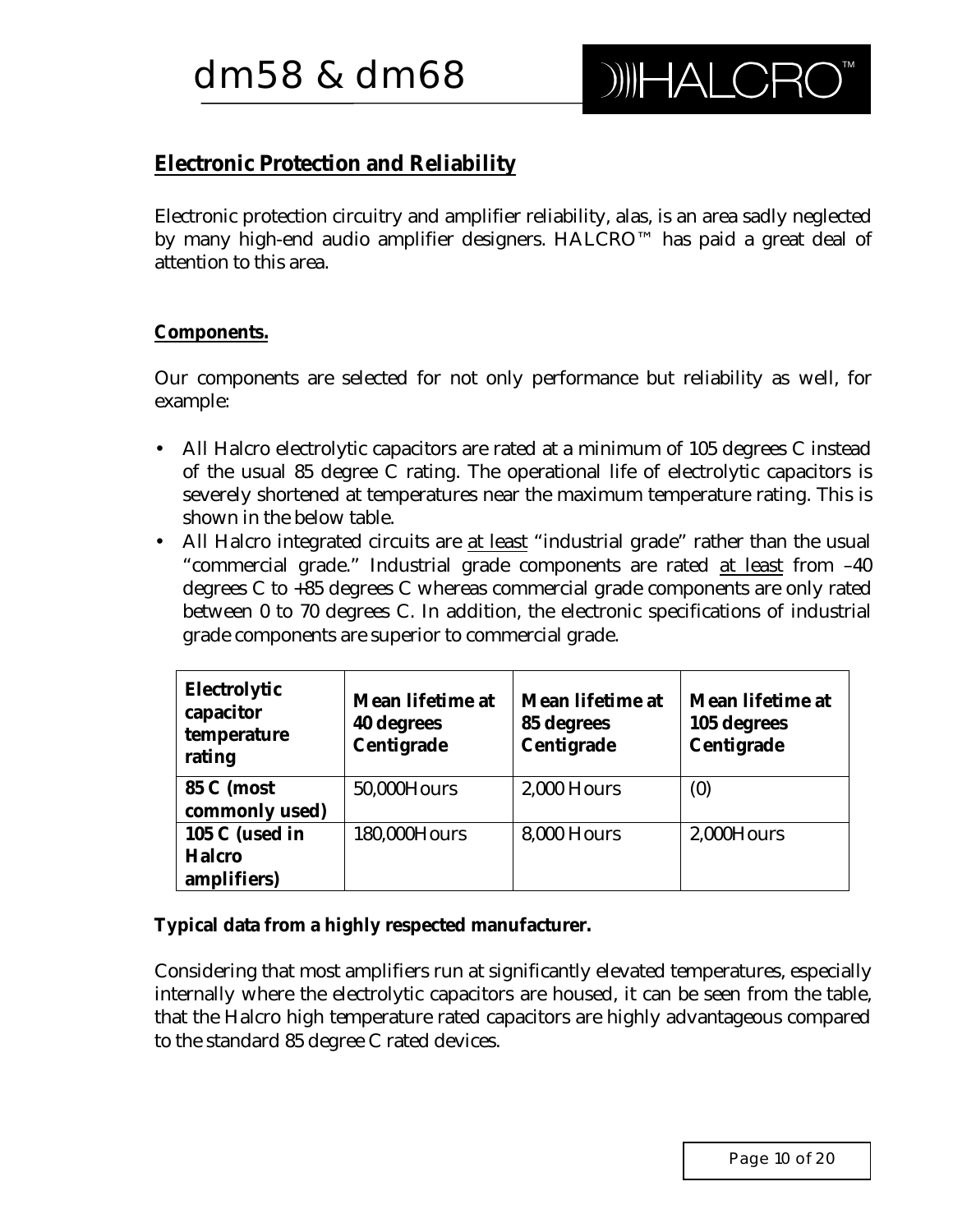## **Output current limiting**

In terms of maximum available output current, there are basically 3 amplifier type options:

- a. An amplifier with a reasonable limit placed on the maximum available output current,
- b. An amplifier with no limit placed on the maximum available output current, which will either blow a fuse or blow up if excessive current is drawn, for example through a dead short,
- c. An amplifier with a very high limit placed on the maximum available output current, but designed not to blow a fuse if this very high current is drawn.

If the maximum current drawn from an amplifier with maximum available current limiting is reached under very loud music conditions (amplifier type a. or c. above), highly obvious "cracking" overload sounds may be heard. N.B. This overload sound may also occur if a loudspeaker overloads or if any amplifier suffers voltage overload which has nothing to do with current limiting.

There is a recent belief in the audiophile electronic industry that an amplifier must be capable of delivering exactly double the output current for a halving of the loudspeaker impedance at the maximum output voltage that the amplifier can produce down to 1 ohm.

This requires an amplifier of type b. or c. above. The table below lists an example of an amplifier rated at 150Watt output into 8 ohms.

| Loudspeaker<br>load<br>impedance | Output<br>power | Peak output   r.m.s. output<br>voltage | current | Peak output<br>current |
|----------------------------------|-----------------|----------------------------------------|---------|------------------------|
| 8 ohms                           | 150W            | 49V                                    | 4.33A   | 6.12A                  |
| 4 ohms                           | <b>300W</b>     | 49V                                    | 8.66A   | 12.25A                 |
| 2 ohms                           | 600W            | 49V                                    | 17.32A  | 24.5A                  |
| 1 ohm                            | 1200W           | 49V                                    | 34.64A  | 49A                    |

If the loudspeaker cable is inadvertently shorted out, which is not too uncommon, these sorts of currents are quite capable of causing some cables to catch fire. We know of one such instance with an amplifier rated according to the table!

As we do not wish to set your house on fire! we have limited the peak output current to 15A.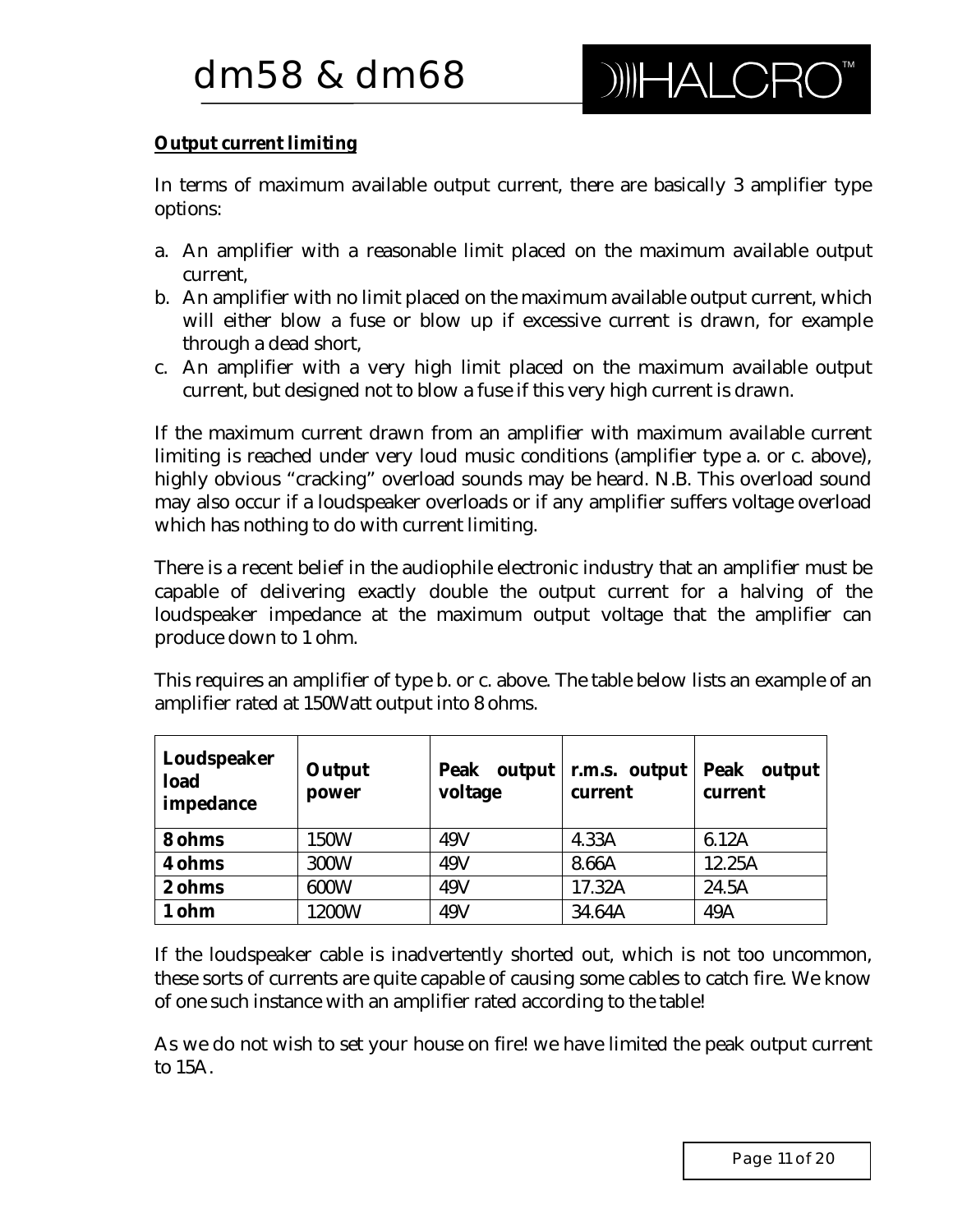One also has to question the belief that an amplifier should be capable of such unreasonably high output currents. Consider the following facts:

- Most loudspeakers have impedances of 4 ohms (not 1 or 2 ohms).
- All valve amplifiers are output current limited, and yet the industry does not consider this a problem, which is inconsistent with the belief that maximum available current limiting is a problem.
- All well designed loudspeakers have impedances that do not deviate excessively from their nominal impedances and hence no excessively high currents are required anyway.
- If indeed a 4 or 8ohm loudspeaker does have an impedance of 1 ohm at a particular frequency, one must wonder where the heat generated is dissipated if this load is predominantly resistive or why the coupling is so poor if this load is predominantly reactive.

Hence we believe that these excessively high output currents are,

- Not required for well designed loudspeakers and,
- Highly dangerous.

And thus we have implemented maximum available output current limiting.

Many people have listened to many maximum available current limited amplifiers played through many different loudspeakers without encountering any current limiting problems that is, obvious "cracking" overloads at very loud levels, except for loudspeaker or voltage overloads which are independent of current limiting.

#### **Output transistor protection.**

Halcro uniquely incorporates circuitry, which accurately calculates the mean power dissipated in the power output transistors (power FETs). Another calculating circuit then may reduce the maximum available output current according to the heatsink temperature and calculated average dissipated power in the transistors. The higher the heatsink temperature, and the higher the mean power dissipated in the output transistors, the greater this reduction. This will only occur at very high heatsink temperatures and very high mean output powers. It is more or less impossible for this to occur under normal operating conditions; - only under fault conditions.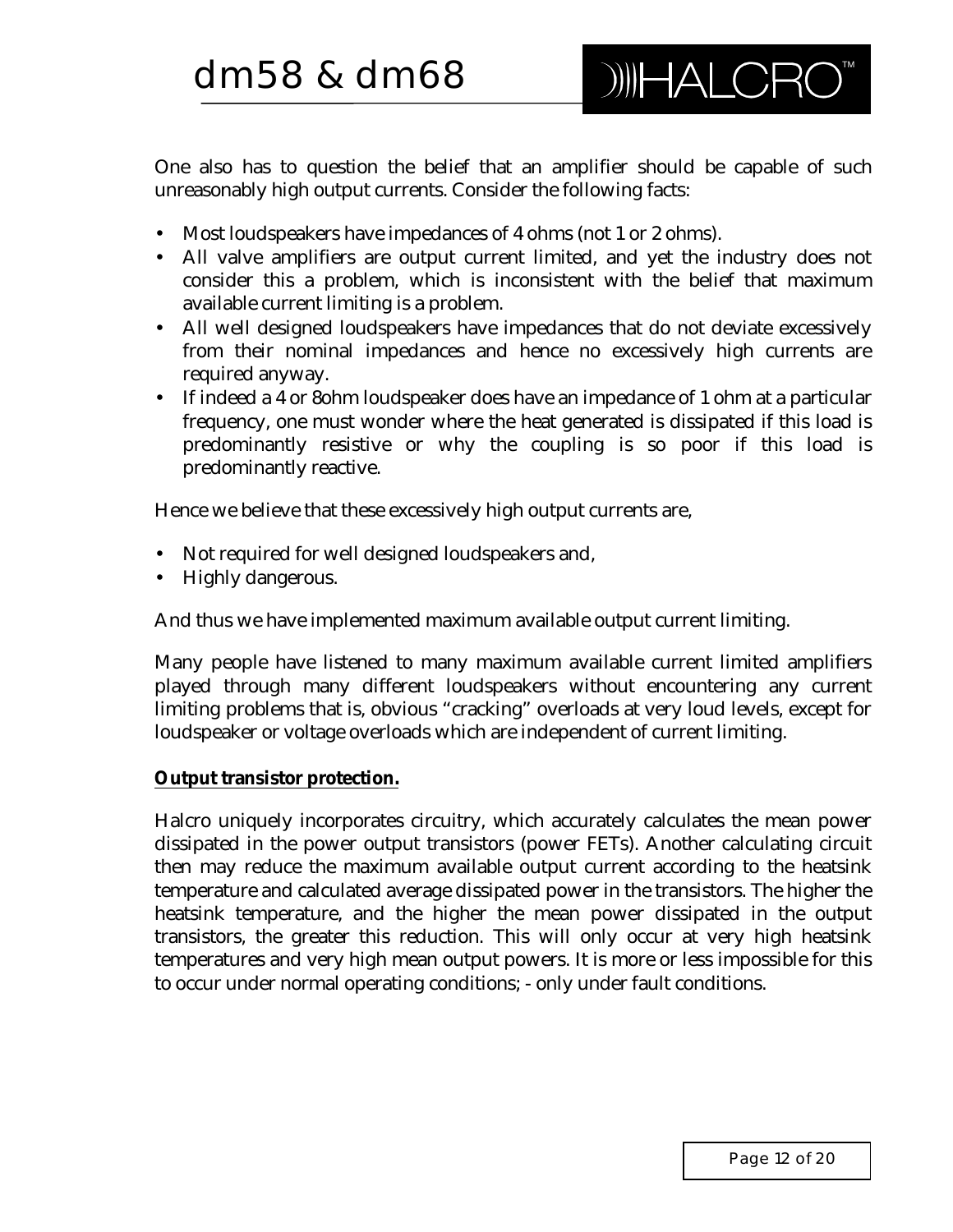#### **Unusual output conditions.**

The vast majority of amplifier faults show up as high positive or negative d.c. output voltages. An independent circuit in the Halcro amplifiers senses any unreasonable d.c. output voltage and switches the amplifier off if this occurs.

Likewise, if any unreasonable output current flows for an unreasonable length of time, this also implies a fault and an independent circuit measures this and will shut down the amplifier too.

#### **Power supply output current limiting.**

To further reduce the possibility of fault conditions causing substantial damage, the power supply is limited in its maximum available average output current. Note that this level is higher than the amplifier's normal current limiting conditions. The power supply limit will only cut in under fault conditions.

#### **Internal power supply protection.**

There are numerous power supply protection circuits, for example:

- Two independent over temperature cut outs
- Two independent master clock fault sensing circuits
- All power supplies, including those for "housekeeping," standby, active power factor correction, switch mode power supply etc check for under- voltage and over-voltage and over current.
- The small signal power supplies have transient diode over-voltage protection.

#### **Mains transient overload protection.**

The mains input is protected against all but the most severe mains input transients. 3 independent circuits achieve this; Two surge absorbers and high energy inductive filtering.

#### **Input overload protection.**

The inputs have over-voltage protection circuits, which will handle most typical input overloads.

#### **Amplifier inter-stage protection.**

Within the amplifier stages, there are more than a dozen protection circuits (not mentioned above). Independent circuit measures.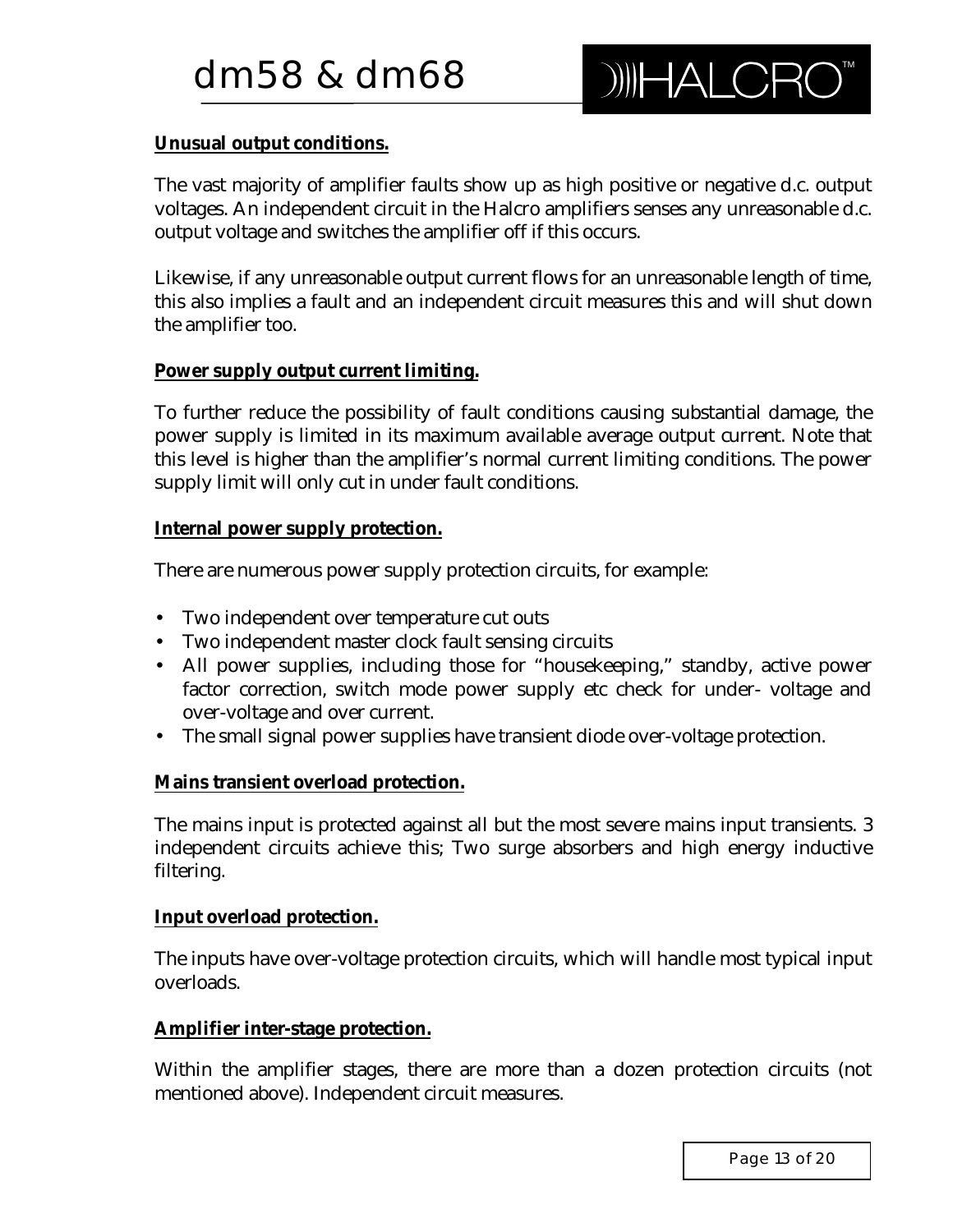

| Specifications for the dm58                                                                                        | Will cut out if a continuous D.C. offset<br>$\bullet$                                     |
|--------------------------------------------------------------------------------------------------------------------|-------------------------------------------------------------------------------------------|
| <b>POWER</b>                                                                                                       | appears on output                                                                         |
| Power output into 4ohms resistive > 350W                                                                           | Will cut out if output current exceeds 12A<br>$\bullet$                                   |
| Power output into 8ohms resistive > 200W                                                                           | average continuously over a period of a few                                               |
| <b>DISTORTION</b> (Footnote 1).                                                                                    | minutes                                                                                   |
| At full power output, all harmonic distortion orders                                                               | Is protected against most input overloads<br>٠<br>THE POWER SUPPLY PROTECTION:            |
| THD <-114dB (<2000 parts per billion) up to 20kHz                                                                  |                                                                                           |
| (100kHz B.W.) at 350W into 4 ohms.                                                                                 | Will cut out if most common faults are                                                    |
| THD @ 1kHz <-128dB (<400 parts per billion).                                                                       | detected in the power supply (e.g. over-<br>voltage, master clock at incorrect frequency, |
| For sum of 19 and 20kHz tones, each delivering 87.5W                                                               | excessive temperatures etc)                                                               |
| into 4 ohms = peak power 350W, intermodulation                                                                     | Is protected against most mains transients<br>$\bullet$                                   |
| products each <-114dB relative to output.                                                                          |                                                                                           |
| SMPTE-IM intermodulation products each <- 114dB                                                                    | <b>COMPONENTS</b> (Footnote 4).                                                           |
| relative to output.                                                                                                | For reliability, all semiconductors are at least<br>$\bullet$                             |
|                                                                                                                    | industrial grade                                                                          |
| <b>INPUTS</b>                                                                                                      | All electrolytics are rated to 105°C<br>$\bullet$                                         |
| There are 2 input modes:                                                                                           | Only highly linear resistors and MKP10/FKP1                                               |
| An unbalanced voltage mode input with an                                                                           | capacitors are employed in the critical audio path                                        |
| impedance of 100kohm                                                                                               | 6-layer PCBs are used in the power amplifier to<br>$\bullet$                              |
| A balanced voltage mode input with an impedance<br>٠                                                               | minimize stray magnetic fields and to accurately                                          |
| of 100kohms + 100kohms                                                                                             | define voltages                                                                           |
| Voltage gain of the balanced and unbalanced<br>$\bullet$                                                           | 4-layer PCBs are used in the power supply to<br>$\bullet$                                 |
| inputs is $49V/V$ .                                                                                                | minimize E.M.I. and voltage transients, which                                             |
|                                                                                                                    | improves reliability and power efficiency                                                 |
| <b>NOISE</b>                                                                                                       |                                                                                           |
| The<br>equivalent input noise<br>at the<br>input<br><b>is</b><br>$5nV/sqrt(Hz)$ .                                  | <b>COMPARTMENTS</b>                                                                       |
|                                                                                                                    | There are 4 heavily shielded compartments:                                                |
| <b>SLEW RATE LIMIT</b>                                                                                             | A power supply unit<br>٠                                                                  |
| Maximum slew rate for both small signal and                                                                        | An input amplifier section<br>$\bullet$                                                   |
| maximum output voltage is 100V/us, (which is                                                                       | A power amplifier compartment<br>$\bullet$                                                |
| to a maximum output<br>equivalent<br>voltage<br>at                                                                 | An output filter compartment<br>$\bullet$                                                 |
| approximately 250kHz.)                                                                                             |                                                                                           |
|                                                                                                                    | <b>FILTERING</b>                                                                          |
| <b>POWER SUPPLY</b> (Footnote 2).                                                                                  | Series and common mode EMI filtering is present                                           |
| Active power factor correction minimizes mains<br>$\bullet$                                                        | On the mains input<br>$\bullet$                                                           |
| current harmonic distortion                                                                                        | Between the amplifier and power supply<br>$\bullet$                                       |
| Operates at all voltages from 90 through to 240V<br>$\bullet$<br>r.m.s., 45-65Hz, without any internal or external | High frequency filtering is present at the inputs and                                     |
| switches                                                                                                           | output.                                                                                   |
| Less than 100 parts per million mains hum and<br>$\bullet$                                                         | <b>DIMENSIONS</b> (per monoblock)                                                         |
| ripple on the amplifier power rails                                                                                | Weight, 125 lbs. or 57 Kg<br>$\bullet$                                                    |
| Conforms with PFC and E.U. emission standards<br>$\bullet$                                                         | Shipping weight, 150 lbs. or 68 kg<br>$\bullet$                                           |
| set for 2002                                                                                                       | Height, 31 inches or 79 cm<br>$\bullet$                                                   |
|                                                                                                                    | Width, 16 inches or 40 cm<br>$\bullet$                                                    |
| <b>OVERLOAD</b> (Footnote 3).                                                                                      | Depth, 16 inches or 40 cm<br>$\bullet$                                                    |
| Recovery from hard overload at 20kHz into 4ohms is                                                                 |                                                                                           |
| $1\mu s$ .                                                                                                         | <b>FOOTNOTES</b>                                                                          |
| <b>PROTECTION</b>                                                                                                  | 1.<br>THD specifications of our typical best competitors                                  |
| THE AMPLIFIER has numerous forms of protection. It:                                                                | are 200,000 parts per billion.                                                            |
| Is short-circuit proof                                                                                             | Unique to the best of our knowledge<br>2.                                                 |
| Has over current limiting                                                                                          | 3.<br>Indicates no excessive negative feedback                                            |
| Has gradual power limiting if amplifier becomes too                                                                | "Industrial" grade is a higher grade than the<br>4.                                       |
| hot                                                                                                                | "commercial" grade used by most manufacturers                                             |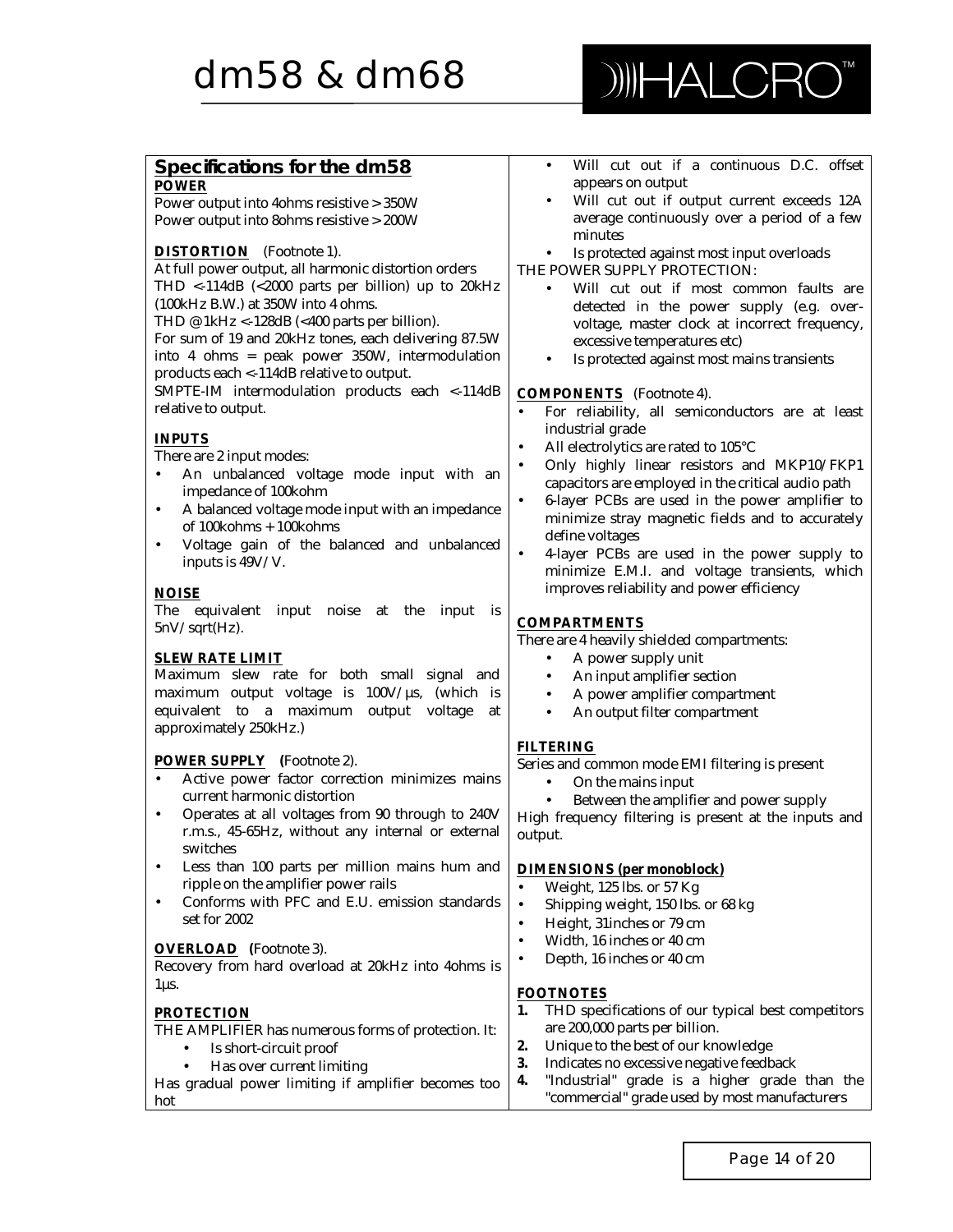

| Specifications for the dm68                                                                                       | <b>PROTECTION</b><br>THE AMPLIFIER PROTECTION:                                          |
|-------------------------------------------------------------------------------------------------------------------|-----------------------------------------------------------------------------------------|
| <b>POWER</b>                                                                                                      | Is short-circuit proof<br>$\bullet$                                                     |
| Power output into 4ohms resistive > 400W                                                                          | Has over current limiting                                                               |
| Power output into 8ohms resistive > 225W                                                                          | $\bullet$<br>Has gradual power limiting if amplifier<br>$\bullet$                       |
|                                                                                                                   | becomes too hot                                                                         |
| <b>DISTORTION</b> (Footnote 1).                                                                                   | Will cut out if a continuous D.C. offset<br>$\bullet$                                   |
| At full power output, all harmonic distortion orders                                                              | appears on output                                                                       |
| THD <- 120dB (< 1000 parts per billion) up to 20kHz<br>(100kHz B.W.) at 400W into 4 ohms.                         | Will cut out if output current exceeds 12A<br>$\bullet$                                 |
| THD @ 1kHz <-134dB (<200 parts per billion).                                                                      | average continuously over a period of a few                                             |
| For sum of 19 and 20kHz tones, each delivering 100W                                                               | minutes                                                                                 |
| into 4 ohms = peak power 400W, intermodulation                                                                    | Is protected against most input overloads<br>٠                                          |
| products each <-120dB relative to output.                                                                         | THE POWER SUPPLY PROTECTION:                                                            |
| SMPTE-IM intermodulation products each <- 120dB                                                                   | Will cut out if most common faults are<br>$\bullet$                                     |
| relative to output.                                                                                               | detected in the power supply (e.g. over-                                                |
|                                                                                                                   | voltage, master clock at incorrect frequency,                                           |
| <b>INPUTS</b>                                                                                                     | excessive temperatures etc)                                                             |
| There are 4 input modes:                                                                                          | Is protected against most mains transients                                              |
| An unbalanced voltage mode input with an                                                                          |                                                                                         |
| impedance of 100kohm                                                                                              | <b>COMPONENTS</b> (Footnote 4).                                                         |
| A balanced voltage mode input with an impedance<br>$\bullet$                                                      | All semiconductors are at least industrial<br>$\bullet$                                 |
| of 100kohms + 100kohms                                                                                            | grade in both the power supply and amplifier,                                           |
| A current-mode input with a 60ohm input<br>$\bullet$                                                              | for reliability                                                                         |
| impedance to minimize cable reflections (to be fed                                                                | All electrolytics are rated to 105°C in both the<br>$\bullet$                           |
| from an infinite impedance current source)                                                                        | amplifier and power supply<br>Only highly linear resistors and MKP10/FKP1               |
| A minimal path voltage mode with an input<br>$\bullet$                                                            | $\bullet$<br>capacitors are employed in the critical audio                              |
| impedance of 450ohms                                                                                              | path                                                                                    |
| Voltage gain of the balanced and unbalanced<br>$\bullet$<br>inputs is 49V/V and 30V/V for the minimal path        | 6-layer PCBs are used in the power amplifier<br>$\bullet$                               |
| mode                                                                                                              | to minimize stray magnetic fields and to                                                |
| The gain of the current mode is 9.9V/mA<br>$\bullet$                                                              | accurately define voltages                                                              |
|                                                                                                                   | 4-layer PCBs are used in the power supply to<br>$\bullet$                               |
| <b>NOISE</b>                                                                                                      | minimize E.M.I. and voltage transients, which                                           |
| The equivalent input noise at the input is $5nV/sqrt(Hz)$                                                         | improves reliability and power efficiency                                               |
| for the voltage modes and 6pA/sqrt(Hz) for the current                                                            |                                                                                         |
| mode.                                                                                                             | <b>COMPARTMENTS</b>                                                                     |
|                                                                                                                   | There are 4 heavily shielded compartments:                                              |
| <b>SLEW RATE LIMIT</b>                                                                                            | A power supply unit<br>$\bullet$                                                        |
| $= 100$ V/ $\mu$ s                                                                                                | An input amplifier section<br>$\bullet$                                                 |
|                                                                                                                   | A power amplifier compartment<br>٠                                                      |
| <b>POWER SUPPLY</b> (Footnote 2).                                                                                 | An output filter compartment                                                            |
| Active power factor correction minimizes mains<br>٠                                                               |                                                                                         |
| current harmonic distortion                                                                                       | <b>FILTERING</b><br>Series and common mode EMI filtering is present                     |
| Operates at all voltages from 90 through to 240V<br>$\bullet$<br>r.m.s. 45-65Hz, without any internal or external | on the mains input<br>$\bullet$                                                         |
| switches                                                                                                          | between the amplifier and power supply<br>$\bullet$                                     |
| Less than 100 parts per million mains hum and<br>$\bullet$                                                        | High frequency filtering is present at the inputs and                                   |
| ripple on the amplifier power rails                                                                               | output.                                                                                 |
| Conforms with PFC and E.U. emission standards<br>$\bullet$                                                        |                                                                                         |
| set for 2002                                                                                                      | <b>FOOTNOTES</b>                                                                        |
|                                                                                                                   | 1.<br>THD specifications of our typical best competitors are,                           |
| <b>OVERLOAD</b> (Footnote 3).                                                                                     | 200,000 parts per billion.<br>2.                                                        |
| Recovery from hard overload at 20kHz into 4ohms:                                                                  | Unique to the best of our knowledge.<br>3.<br>Indicates no excessive negative feedback. |
| $1\mu s$ .                                                                                                        | 4.<br>"Industrial" grade is a higher grade than the "commercial"                        |
|                                                                                                                   | grade used by most manufacturers.                                                       |
|                                                                                                                   |                                                                                         |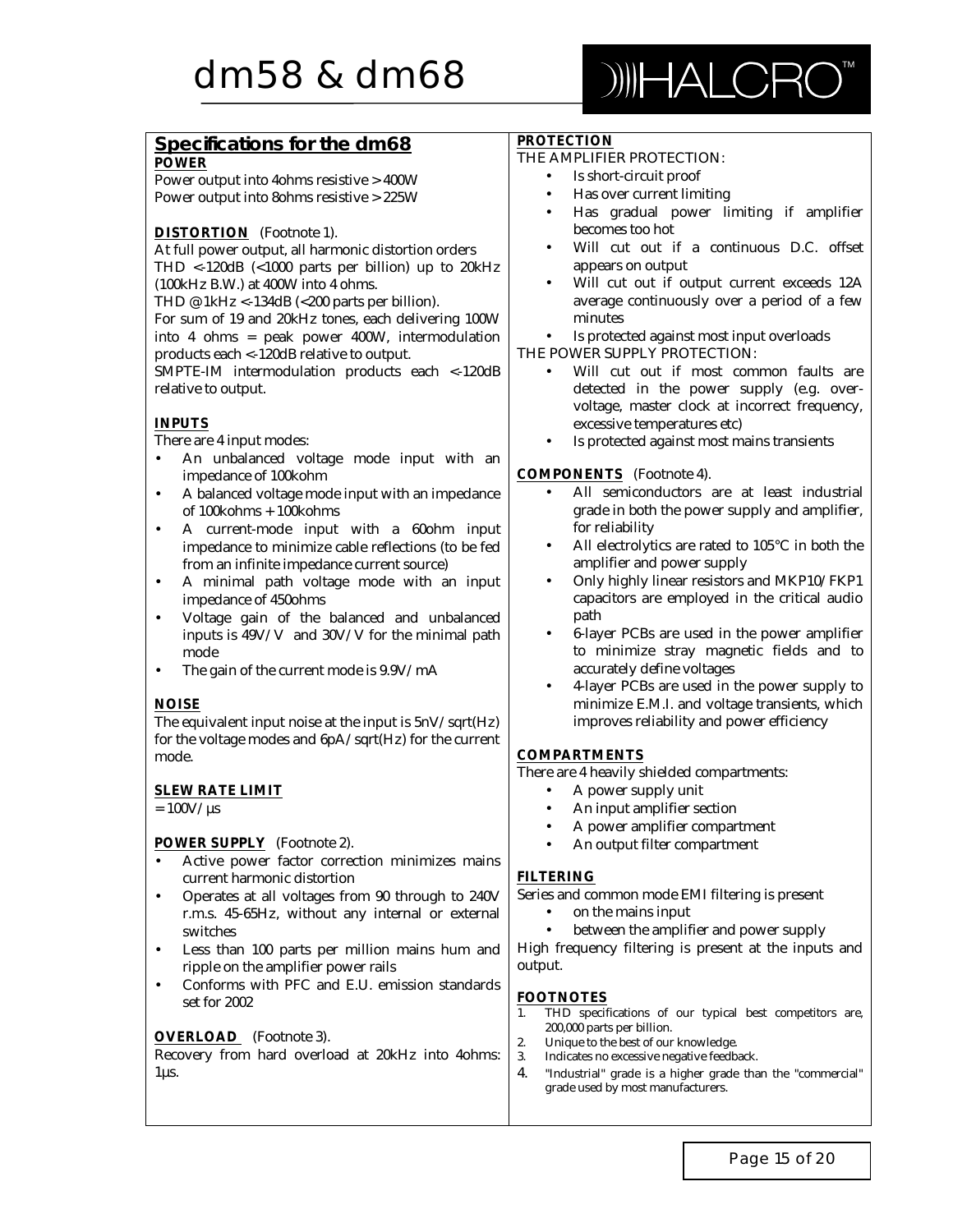# **Care and Maintenance**

The HALCRO™ amplifiers have been designed for indoor use only. Under no circumstances should the amplifiers be allowed to get wet. The only maintenance required will be ensuring the units are kept clean.

#### **Important.**

HALCRO™ takes no responsibility for any damage caused through careless or improper cleaning techniques. Never use flammable products when cleaning the HALCRO™ amplifiers.

**Please read the following procedures very carefully.**

- The outer surface of the units is anodized aluminum, which while being very durable, it will be marked if rubbed with an abrasive cloth.
- Prior to cleaning, turn the power to the units off at the mains.
- Use only extremely soft cloths.
- Use a soft dry cloth to remove any dust, particularly from the heatsink area.
- Add 15 milliliters of very mild household dishwashing detergent to a 4-litre bucket of luke warm water.
- Immerse the soft cloth in the bucket of water, then wring the cloth out thoroughly until the cloth is nearly dry.
- The slightly damp cloth should only ever be used to clean the anodized aluminum surfaces and timber feet. Never clean any electrical fittings or terminals with the damp cloth. No moisture should ever be allowed to enter the amplifier's compartments through the joins in the panels.
- After using the slightly damp cloth, wipe over the surfaces with a soft dry cloth, and then allow the amplifiers to air for at least one hour prior to turning the power back on.
- If you are unsure about the cleaning process and require more information, please ask your dealer or contact HALCRO™ via email at, service@halcro.com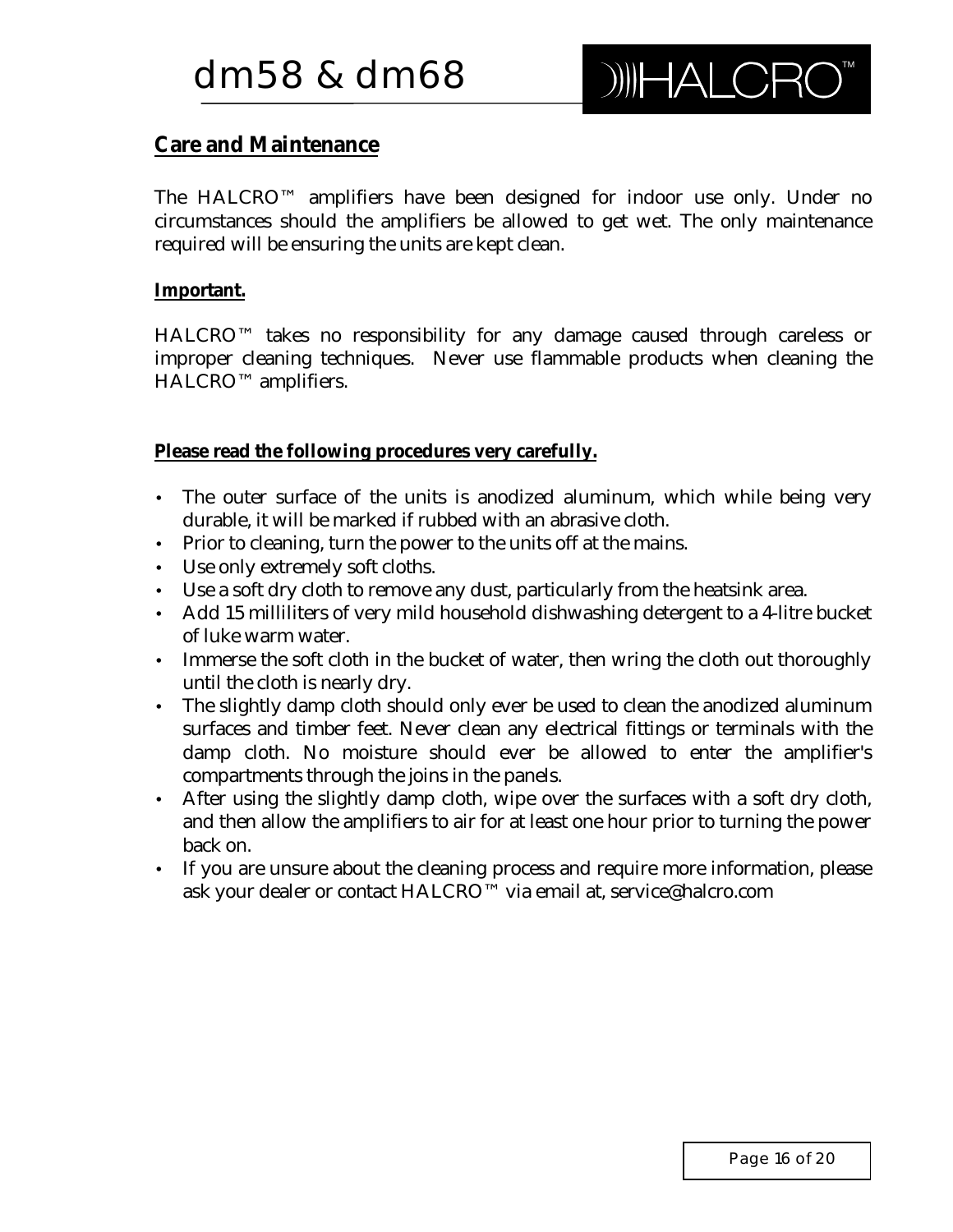# **Troubleshooting**

The HALCRO™ amplifiers contain no user serviceable parts inside the compartments. Please do not attempt to open the unit as this **will void the warranty** and may expose you to dangerous voltages. For all service requirements please contact your dealer.

| Symptom            | <b>Suggestion</b>                                                  |
|--------------------|--------------------------------------------------------------------|
| No Sound,          | <b>Ensure the Master Switch is ON.</b><br>1.                       |
| No Light           | Ensure mains cable is plugged in to the amplifier.<br>2.           |
|                    | Ensure the mains cable is plugged into a working<br>3.             |
|                    | wall socket. (Try testing the wall socket with another             |
|                    | appliance.)                                                        |
|                    | <b>Replace Fuse.</b><br>4.                                         |
|                    |                                                                    |
| No Sound,          | 1. Press the Standby $\angle$ ON switch to select ON.              |
| <b>Red Light</b>   |                                                                    |
| No Sound,          | Ensure Input Selector Switch is set to the correct<br>1.           |
| <b>Green Light</b> | input.                                                             |
|                    | 2. Ensure Loudspeaker Cables are correctly connected               |
|                    | (both ends).                                                       |
|                    | 3. Ensure the Input cables are correctly connected (both<br>ends). |
|                    | Try a different audio source.<br>4.                                |
|                    | 5. Try a different Loudspeaker.                                    |

## **If none of the above rectifies the problem please contact your dealer for service.**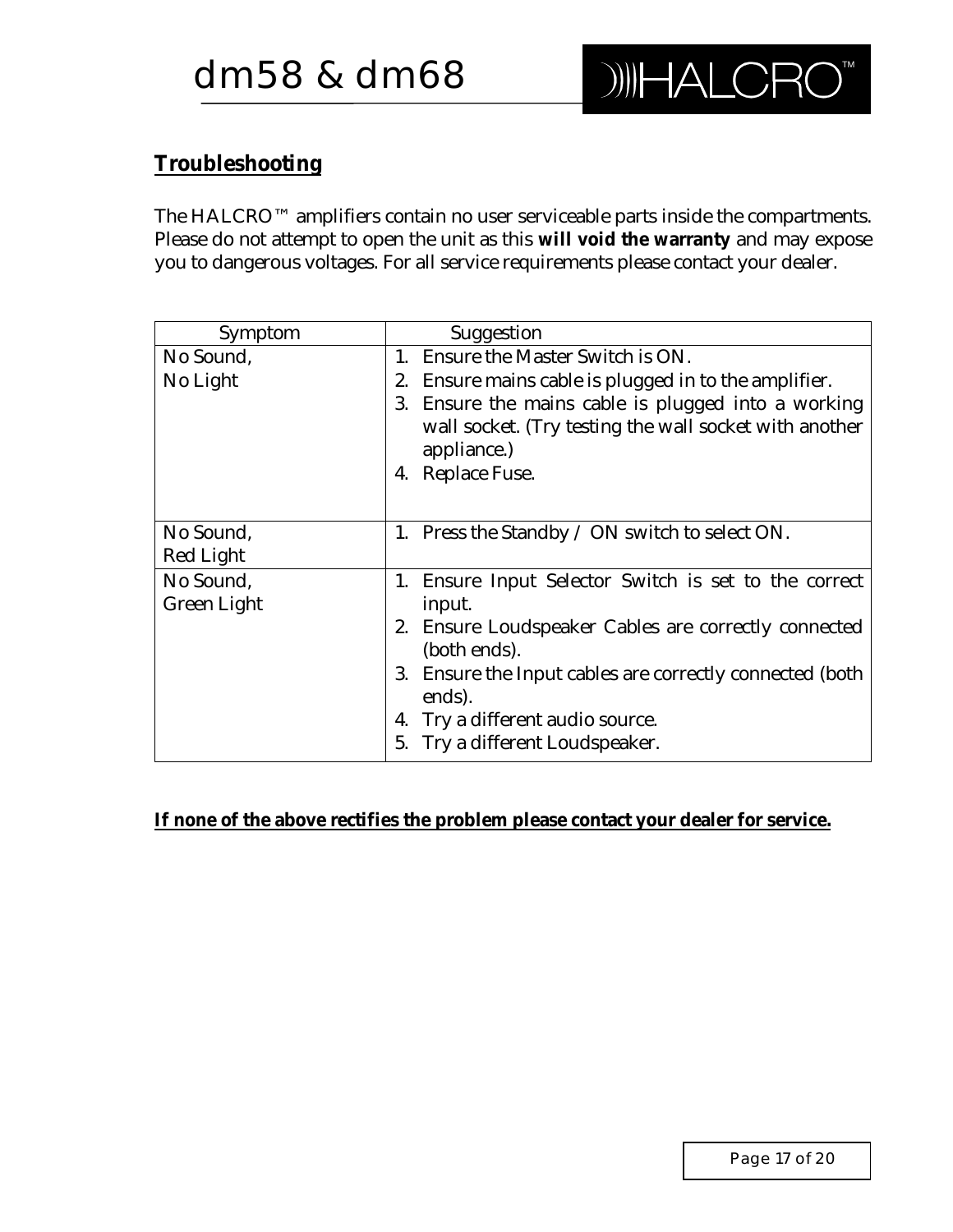# **Service**

The HALCRO™ amplifiers have been designed for maximum reliability. If a problem does occur with your units, please contact your dealer.

Contact your dealer to help you with some trouble shooting prior to organizing service for your amplifiers. Your dealer or HALCRO'S service department will always try to help you correct any basic problems at your home via email or telephone. Simple trouble shooting may remedy the problem and not interrupt your listening pleasure due to the amplifiers not having to leave your home.

If service is required, all problems must be described in as much detail as possible. This will help streamline the service process.

Return authorization from HALCRO<sup>™</sup> prior to shipment must be obtained for any service requirements. To obtain this authorization, please ask your dealer or email us yourself at HALCRO™ at service@halcro.com

The original packaging is required for shipping purposes. HALCRO™ will not be responsible for any damage caused to your amplifiers during shipping due to improper packaging. If the packaging needs to be replaced on its arrival at the factory, the owner will be informed of the replacement cost.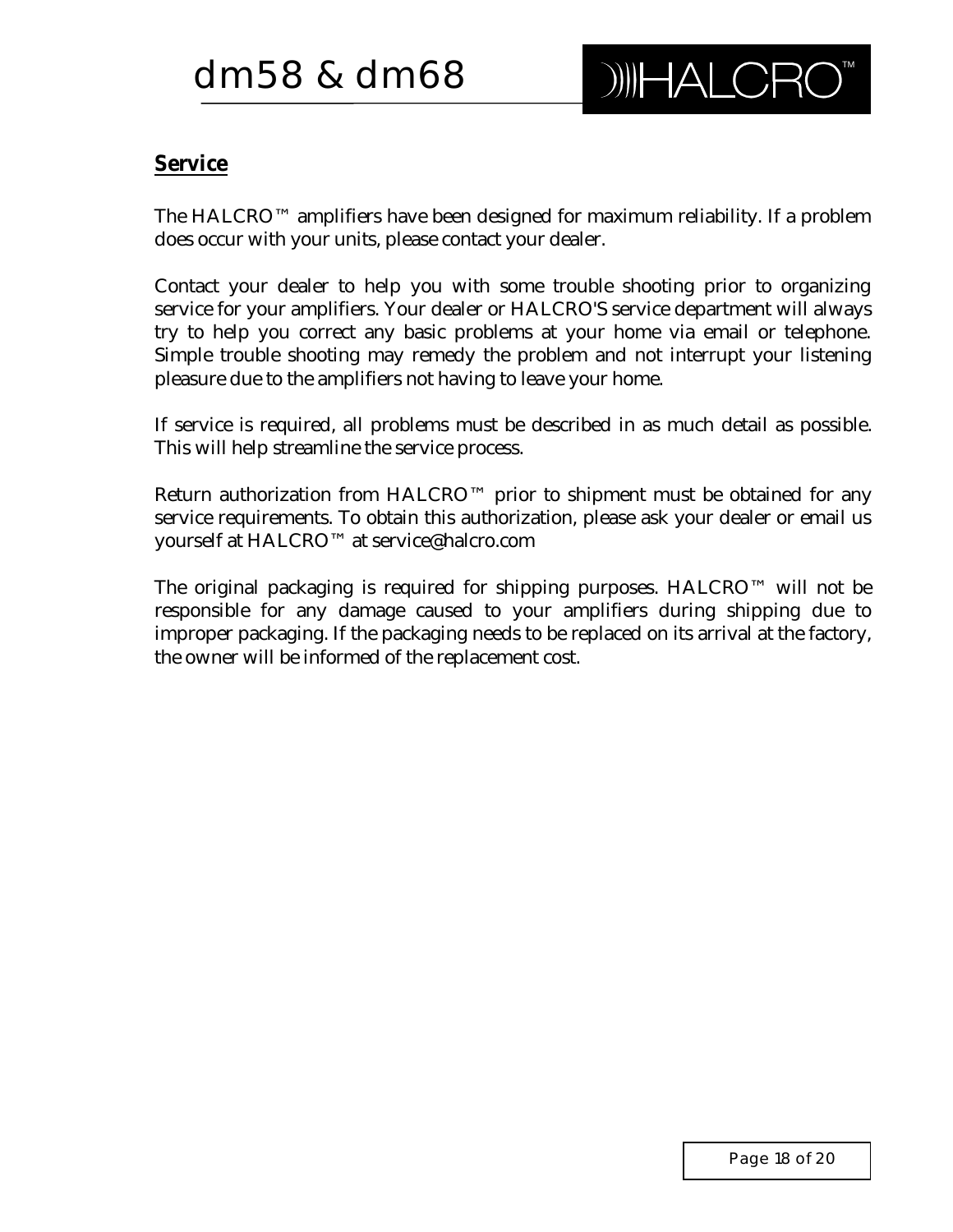# **Warranty**

## *IMPORTANT - Please read the following details very carefully*

HALCRO™ products are warranted to be free of defects if used under normal conditions for a period of ninety (90) days from the date of purchase. To extend the warranty period to five (5) years for the dm58 and seven (7) years for the dm68, please complete and return the warranty registration form.

As mentioned previously, do not attempt to open up any of the amplifier compartments. The compartments are sealed at the factory. If any of the seals are broken, the warranty will be void and all service, repair and freight costs will be charged to the owner of the amplifiers. Willful damage, tampering, and damage caused by moisture are not covered by the warranty.

The warranty will only be recognized by  $HALCRO^{TM}$  if a copy of the original receipt from your dealer showing all details including the date of purchase, accompanies the completed warranty registration form. The warranty period will commence at the date of purchase, not at the date the warranty registration form is received by HALCRO™.

Return authorization from HALCRO™ prior to shipment must be obtained for any warranty requirements. To obtain this authorization, please email HALCRO™ at service@halcro.com

The original packaging must be used for shipping the amplifiers for warranty or service requirements. This will ensure the safety of the amplifiers. If you have misplaced or damaged the original packaging, you can purchase new packaging through your dealer or HALCRO™.

The warranty registration form is included in this owner's manual on the following page. Please cut it out carefully along the line up the left-hand side of the page and return it to HALCRO™. You will find HALCRO'S address and facsimile details on the warranty registration form.

**PLEASE COMPLETE ALL SECTIONS OF THE FORM. THEN FAX OR POST THE COMPLETED WARRANTY REGISTRATION FORM TO HALCRO™ IMMEDIATELY. WE WILL THEN NOTIFY YOU OF ITS ARRIVAL AND ACCEPTANCE.**